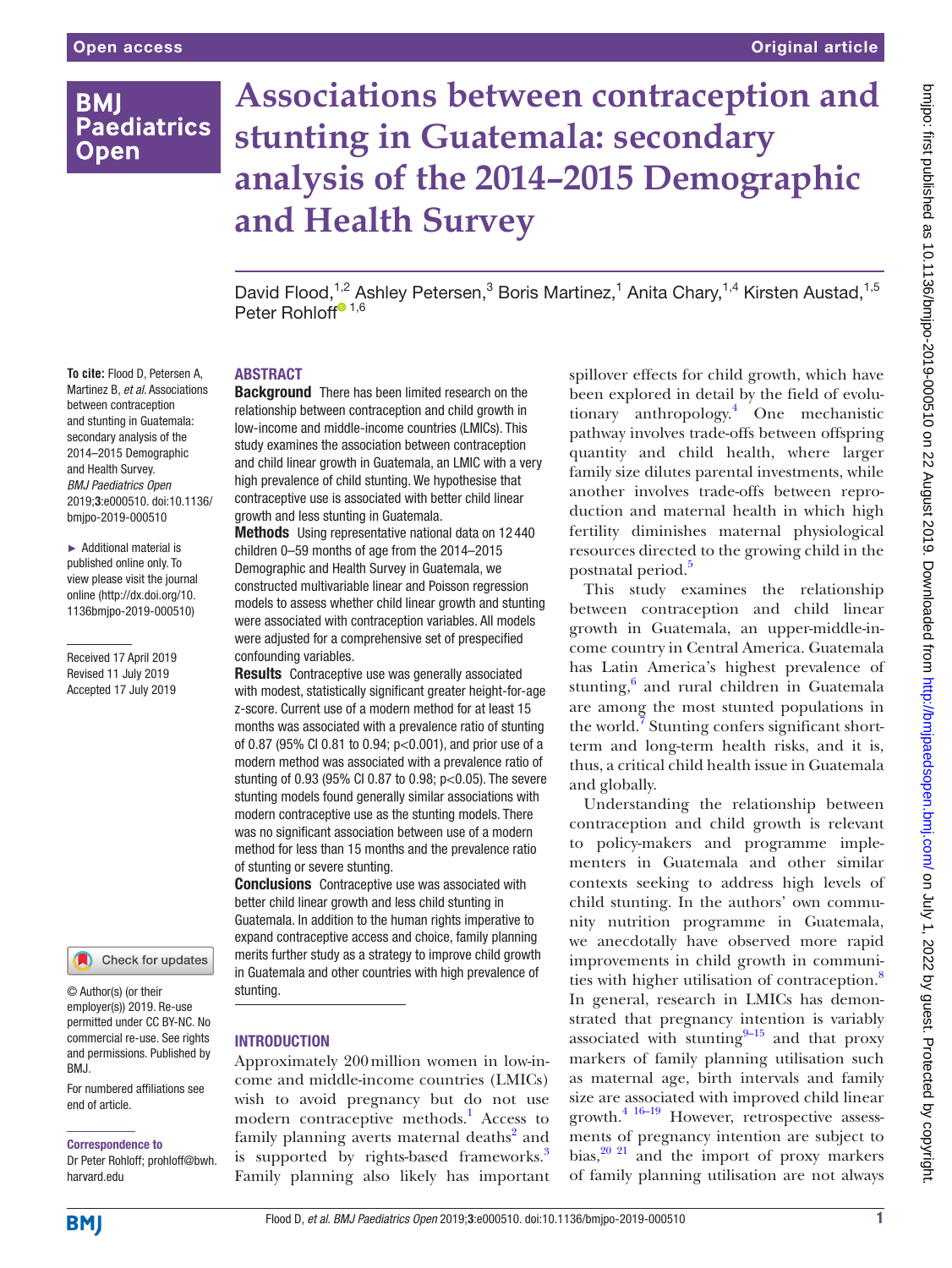#### Open access

intuitive to health policy decision-makers who must make concrete decisions about investments to expand contraceptive access or uptake. Few studies of child stunting have used direct measures of family planning such as modern contraceptive use or unmet need for family planning, which have emerged as critical metrics in the family planning movement.<sup>22</sup> Within this background, we examine contraception usage in Guatemala using direct measures, and we hypothesise that usage is associated with better child linear growth and less stunting.

#### **METHODS**

#### Study design and sample

To assess the association between contraception and child growth in Guatemala, we conducted a secondary analysis of survey data from the 2014–2015 Demographic and Health Survey (DHS). Details on survey design can be found in the DHS report.<sup>23</sup> We used the children's recode file, which comprises 12440 children ages 0–59months.

#### Patient involvement

Patients were not directly involved in the design of this study.

#### Dependent variables

The dependent variables related to child growth. Child length/height-for-age z-score (HAZ) was used as a continuous dependent variable, and the presence of stunting (HAZ≤−2.0) or severe stunting (HAZ≤−3.0) were used as binary dependent variables. HAZ was based on WHO reference standards.<sup>[24](#page-7-5)</sup>

#### Independent variables

The independent variables related to contraception use including current use, prior use and duration of current use (dichotomised to more or less than the median period of use of 15months). We used DHS definitions of contraceptive type (modern method, traditional method and no use) with the exception of classifying 'folkloric methods' (0.1% of sample) as no use. Modern methods included pills, intrauterine devices, injections, condoms, implant, sterilisation, lactational amenorrhoea and other modern methods. Traditional methods included periodic abstinence and withdrawal. Additionally, we included proxy markers of contraception including preceding birth interval (no preceding interval, less than 24months or 24months or greater) and birth order (defined as a continuous variable given observed linearity between HAZ and birth order). Details on the techniques used to collect data on contraceptive use and a full example questionnaire can be found as a technical appendix in the survey's final report.<sup>23</sup>

#### Confounding variables

Confounding variables were selected a priori for model inclusion based on a review of global stunting literature, $7\frac{25}{12}$  predictors of child stunting reported in previous

research conducted in Guatemala,<sup>26</sup><sup>27</sup> and the authors' country-specific expertise.<sup>28-30</sup>

Continuous confounding variables included age of child in months, age of mother in years and household wealth index. Given known non-linearity between HAZ and these continuous variables, for each we prespecified restricted cubic splines with five knots at quantiles as recommended by Harrell.<sup>31</sup>

Categorical confounding variables included child sex, area of residence (urban, rural), maternal and partner education attainment (none, incomplete primary, primary, incomplete secondary, complete secondary and higher), maternal literacy (not literate, semiliterate, literate), maternal marital status (never in union, partnered or formerly partnered), region of country, ethnic group by self-identification, language spoken in the home and presence of diarrhoea in the last 2weeks. Of note, variables relating to sanitation facilities and water access were controlled through their incorporation into the household wealth index.

#### Statistical analysis

We took into account survey weighting, clustering at the PSU level and sampling design using Stata's svyset command and estimated variance using the Taylor linearisation. We used Stata V.13 for all analyses and did not correct p values for multiple testing.

First, we generated population descriptive statistics and assessed the bivariate relationships between independent and dependent variables.

We then constructed a set of multivariable linear regression models to test the hypothesis that contraception is associated with HAZ. The same prespecified confounding variables were included in all models. The first set of models used independent variables related to contraceptive use: current contraceptive use (model 1A); adding prior contraceptive use to model 1A (model 1B); adding duration of current contraceptive use to model 1B (model 1C) and adding proxy variables of contraception of birth interval and birth order to model 1C (model 1D).

Next, in order to test whether contraception was associated with the presence of stunting and severe stunting, we specified two multivariable Poisson regression models with the same independent variables as in the most specified model that did not include proxy variables of contraception (model 1C); we made this decision based on our assumption that birth interval and birth order were assessing the same underlying concept as the independent variables of contraceptive use. Poisson rather than logistic regression was used in order to facilitate the interpretation of results as prevalence ratios rather than ORs.[32](#page-8-1) The same prespecified confounding variables were included in the Poisson models.

Finally, we carried out sensitivity analyses. First, we added maternal height as a continuous variable to the models with listwise deletion of records with missing data. A powerful predictor of child growth both globally<sup>[33 34](#page-8-2)</sup>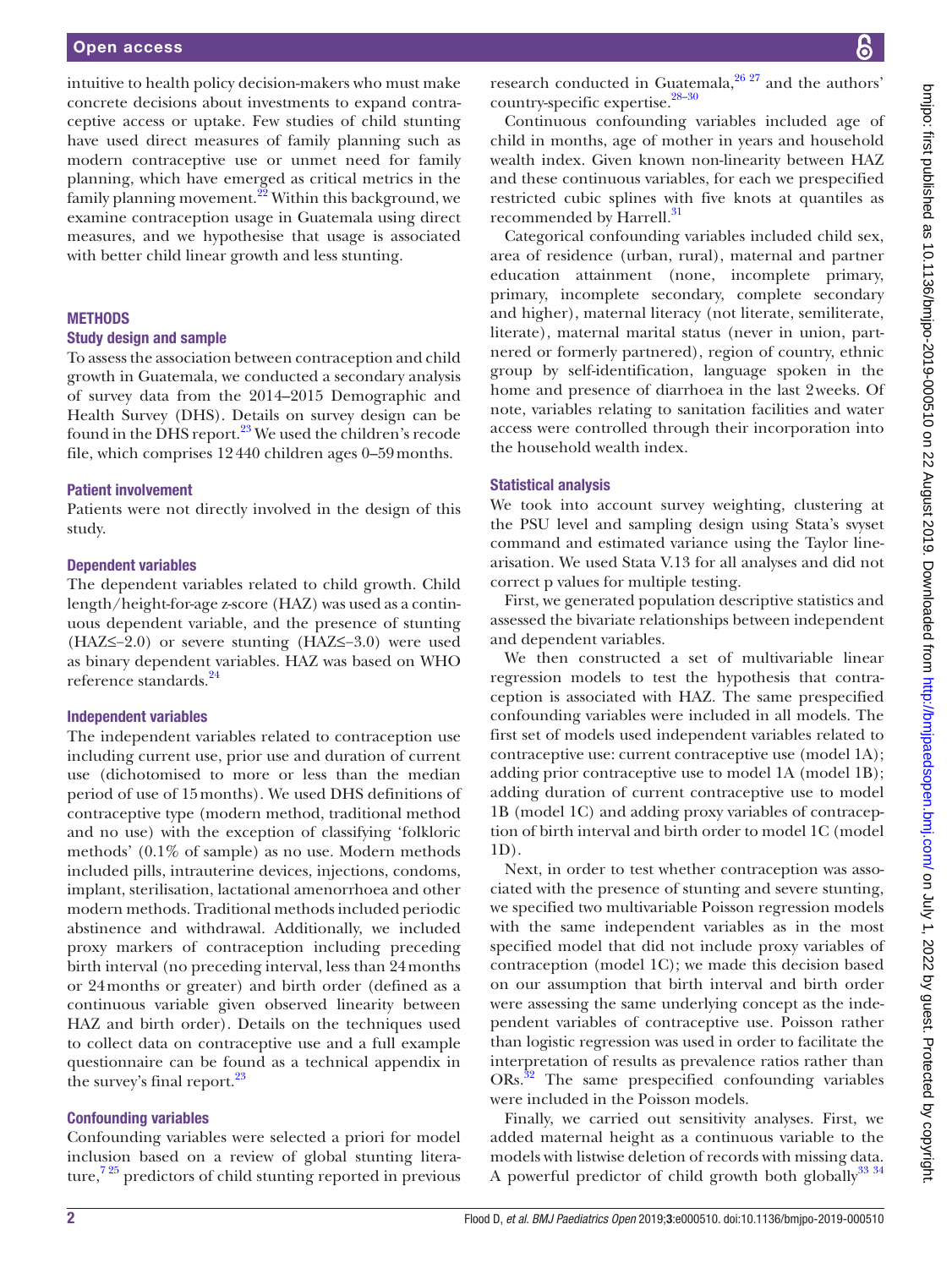and in Guatemala,<sup>2735</sup> maternal height was excluded from the primary models due to the degree of missing data (8.0% records missing). Second, we respecified the models to include proxy variables of family healthcare access including place of delivery, money and distance as a problem in accessing medical care and the number of antenatal visits (categorised into fewer than four visits, four or more visits, or missing data). We opted not to include these variables in the main models as we assumed they were measuring a similar underlying concept as access to contraception. Third, given widespread food insecurity in Guatemala<sup>[30](#page-7-10)</sup> and the previously reported association between dietary indicators and growth, $36$  we included minimum meal frequency (if a child receives meals the minimum number of times per day, adjusted for breast feeding and age) and minimum dietary diversity (if a child consumes food from four or more food groups per day) as dichotomous variables based on WHO definitions and ran the models on applicable children ages 6–23 months (n=3520).<sup>37</sup> In addition to main results reported in the manuscript, full regression results from all models and sensitivity analyses are includes as online [online supplementary files 1; 2.](https://dx.doi.org/10.1136/bmjpo-2019-000510)

We followed STROBE Strengthening the Reporting of Observational Studies in Epidemiology guidelines in reporting our research.<sup>[38](#page-8-5)</sup>

#### **RESULTS**

#### Sample characteristics and bivariate analyses

The characteristics of children included in the analyses are shown in [table](#page-3-0) 1 and bivariate relationships in [table](#page-4-0) 2. Child height data were available for 11674 of the 12440 records available in the DHS file (missing data of 6.2%). Among these children, the mean HAZ was −1.68 (SD 1.14), the prevalence of stunting was 39.1% (95% CI 37.4% to 40.8%) and the prevalence of severe stunting was 12.1%  $(95\% \text{ CI } 11.0\% \text{ to } 13.4\%).$  Among the mothers of these children, the prevalence of current modern contraceptive use less than 15months was 22.9% (95% CI 21.7% to 24.2%) and greater than 15months of 21.9% (95% CI 20.8% to 23.1%). Among users of less than 15months, the most common methods were short-acting hormonal injections (47.9%), sterilisation (21.1%) and condoms (12.6%); among users of more than 15months, the most common methods similarly were short-acting hormonal injections (42.6%), sterilisation (38.3%) and condoms (5.5%). Among all users, the overall prevalence of prior modern contraceptive use was 38.8% (95% CI 37.3% to 40.3%). In the bivariate analysis, the use of modern and traditional contraceptive types was generally associated with better HAZ and lower prevalence of stunting and severe stunting.

#### Multivariable regression with dependent variable of HAZ

[Table](#page-5-0) 3 shows the results of the independent variables in multivariable linear regression models 1A–1D. Full results of models are provided in the [online supplementary](https://dx.doi.org/10.1136/bmjpo-2019-000510) [file 1.](https://dx.doi.org/10.1136/bmjpo-2019-000510) Current and prior use of contraceptive methods were associated with statistically significant better HAZ (overall p<0.001for these categorical variables in all models). When duration of current modern use was included (model 1C), use for ≥15months was associated with a 0.20 (95% CI 0.13 to 0.26, p<0.001) higher in HAZ, but modern use for <15months was not statistically significant. The addition of variables of birth interval and birth order (model 1D) did not significantly change the coefficient estimates for the contraceptive variables.

#### Multivariable regression with dependent variable of stunting and severe stunting

[Table](#page-6-0) 4 shows the results of the multivariable Poisson regression models assessing stunting and severe stunting. Full results of models are provided in the [online supple](https://dx.doi.org/10.1136/bmjpo-2019-000510)[mentary file 1](https://dx.doi.org/10.1136/bmjpo-2019-000510). The independent variables of current and prior use of contraception both were statistically significant for the outcomes of stunting and severe stunting (overall  $p<0.05$ ). Compared with no contraceptive use, current use of a modern contraceptive method for ≥15months was associated with a prevalence ratio of stunting of 0.87 (95% CI 0.81 to 0.94, p<0.001) and severe stunting of 0.61 (95% CI 0.50 to 0.73, p<0.001). Prior use of either traditional or modern contraceptive types also was associated with statistically significantly lower prevalence of stunting and severe stunting.

#### Sensitivity analyses

Selected regression output for the sensitivity analyses is included in [online supplementary file 2](https://dx.doi.org/10.1136/bmjpo-2019-000510). The results of the sensitivity analyses with maternal height and dietary covariates were similar to the main analysis. When variables relating to healthcare access were included, the same significant associations of HAZ with contraceptive use were observed in the linear models though the estimate sizes appeared smaller. In the Poisson models, inclusion of healthcare access variables made the associations between modern contraceptive use and stunting non-significant; the significant association between modern contraceptive use and severe stunting persisted.

### **DISCUSSION**

This study was a secondary analysis of contraception and child growth using 2014–2015 Guatemala DHS data. In the multivariable linear regression models, contraceptive use and need were associated with statistically significant changes in child linear growth as measured by HAZ. In the multivariable Poisson regression models, contraceptive use was associated with statistically significant lower prevalence of stunting and severe stunting.

While the magnitude of the associations reported in this study is modest, these results should be viewed in the context of other strategies to improve child growth. A meta-analysis of evidence-based interventions for child nutrition reported the effect size of nutrition education in food-insecure populations of 0.25 HAZ and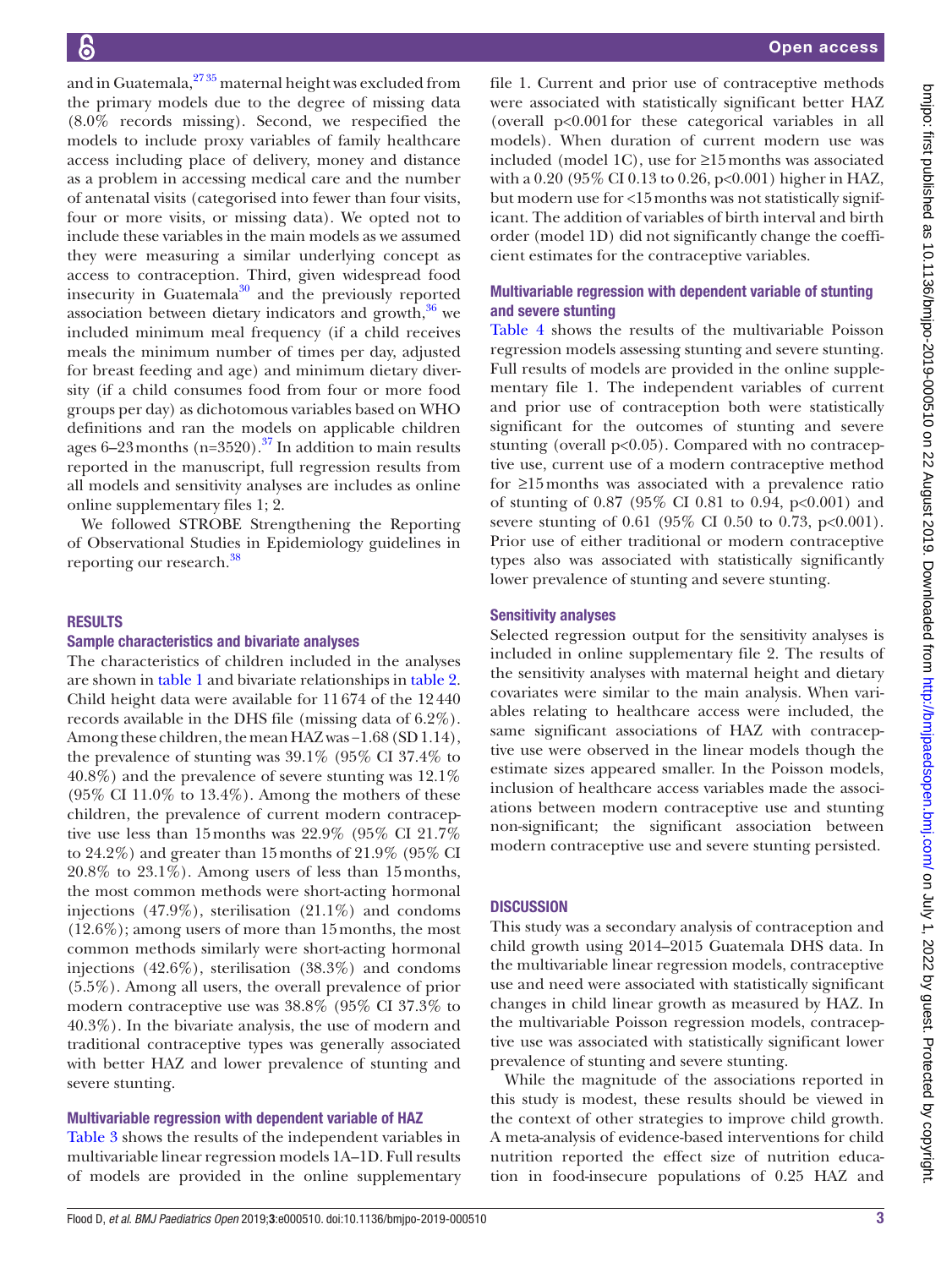<span id="page-3-0"></span>Table 1 Survey-weighted characteristics of children in the sample

bmipo: first published as 10.1136/bmipo-2019-000510 on 22 August 2019. Downloaded from http://bmipaedsopen.bmj.com/ on July 1, 2022 by guest. Protected by copyright. on July 1, 2022 by guest. Protected by copyright. <http://bmjpaedsopen.bmj.com/> bmjpo: first published as 10.1136/bmjpo-2019-000510 on 22 August 2019. Downloaded from

| <b>Characteristic</b>                          | <b>No</b> | <b>Population estimate</b>   |
|------------------------------------------------|-----------|------------------------------|
| <b>Dependent variables</b>                     |           |                              |
| HAZ, mean (SD)                                 | 11674     | $-1.68(1.14)$                |
| Stunted, % (95% CI)                            | 11674     | 39.1 (37.4 to 40.8)          |
| Severely stunted, % (95% CI)                   | 11674     | 12.1 (11.0 to 13.4)          |
| <b>Independent variables</b>                   |           |                              |
| Maternal current contraceptive use, % (95% CI) | 12440     |                              |
| No use                                         |           | 44.3 (42.8 to 45.9)          |
| <b>Traditional method</b>                      |           | 10.9 (10.1 to 11.7)          |
| Modern method, <15 months                      |           | 22.9 (21.7 to 24.2)          |
| Modern method, $\geq 15$ months                |           | 21.9 (20.8 to 23.1)          |
| Maternal prior contraceptive use, % (95% CI)   | 12440     |                              |
| No use                                         |           | 49.8 (48.3 to 51.4)          |
| <b>Traditional method</b>                      |           | 11.4 (10.5 to 12.4)          |
| Modern method                                  |           | 38.8 (37.3 to 40.3)          |
| Birth interval, % (95% CI)                     | 12440     |                              |
| Less than 24 months                            |           | 12.8 (12.0 to 13.6)          |
| 24 months or greater                           |           | 55.3 (54.2 to 56.5)          |
| No preceding interval                          |           | 31.9 (30.9 to 33.0)          |
| Birth order, median (IQR)                      | 12440     | 2(1 to 4)                    |
| <b>Confounding variables</b>                   |           |                              |
| Child's age in months, median (IQR)            | 11962     | 29 (14 to 44)                |
| Mother age in years, median (IQR)              | 12440     | 27 (23 to 32)                |
| Wealth index, median (IQR)                     | 12440     | -49 854 (-107 310 to 33 359) |
| Male sex, % (95% CI)                           | 12440     | 51.9 (50.9 to 52.9)          |
| Rural area of residence, % (95% CI)            | 12440     | 64.2 (62.2 to 66.2)          |
| Maternal education, % (95% CI)                 | 12440     |                              |
| None                                           |           | 18.9 (17.5 to 20.3)          |
| Incomplete primary                             |           | 35.2 (33.7 to 36.7)          |
| Primary                                        |           | 17.3 (16.3 to 18.3)          |
| Incomplete secondary                           |           | 17.7 (16.6 to 18.9)          |
| Complete secondary                             |           | 7.4 (6.6 to 8.2)             |
| Higher                                         |           | 3.6 (3.2 to 4.2)             |
| Partner education, % (95% CI)                  | 12440     |                              |
| No education                                   |           | 12.5 (11.5 to 13.7)          |
| Incomplete primary                             |           | 31.0 (29.7 to 32.4)          |
| Primary                                        |           | 19.6 (18.6 to 20.7)          |
| Incomplete secondary                           |           | 19.3 (18.1 to 20.6)          |
| Complete secondary                             |           | 8.4 (7.7 to 9.2)             |
| Higher                                         |           | 4.4 (3.9 to 5.0)             |
| No partner or unknown                          |           | 4.7 (4.2 to 5.2)             |
| Maternal literacy, % (95% CI)                  | 12432     |                              |
| Not literate                                   |           | 21.4 (19.8 to 23.0)          |
| Semiliterate                                   |           | 12.9 (11.9 to 13.9)          |
| Literate                                       |           | 65.8 (63.9 to 67.6)          |
| Maternal marital status, % (95% CI)            | 12440     |                              |
|                                                |           |                              |

**Continued**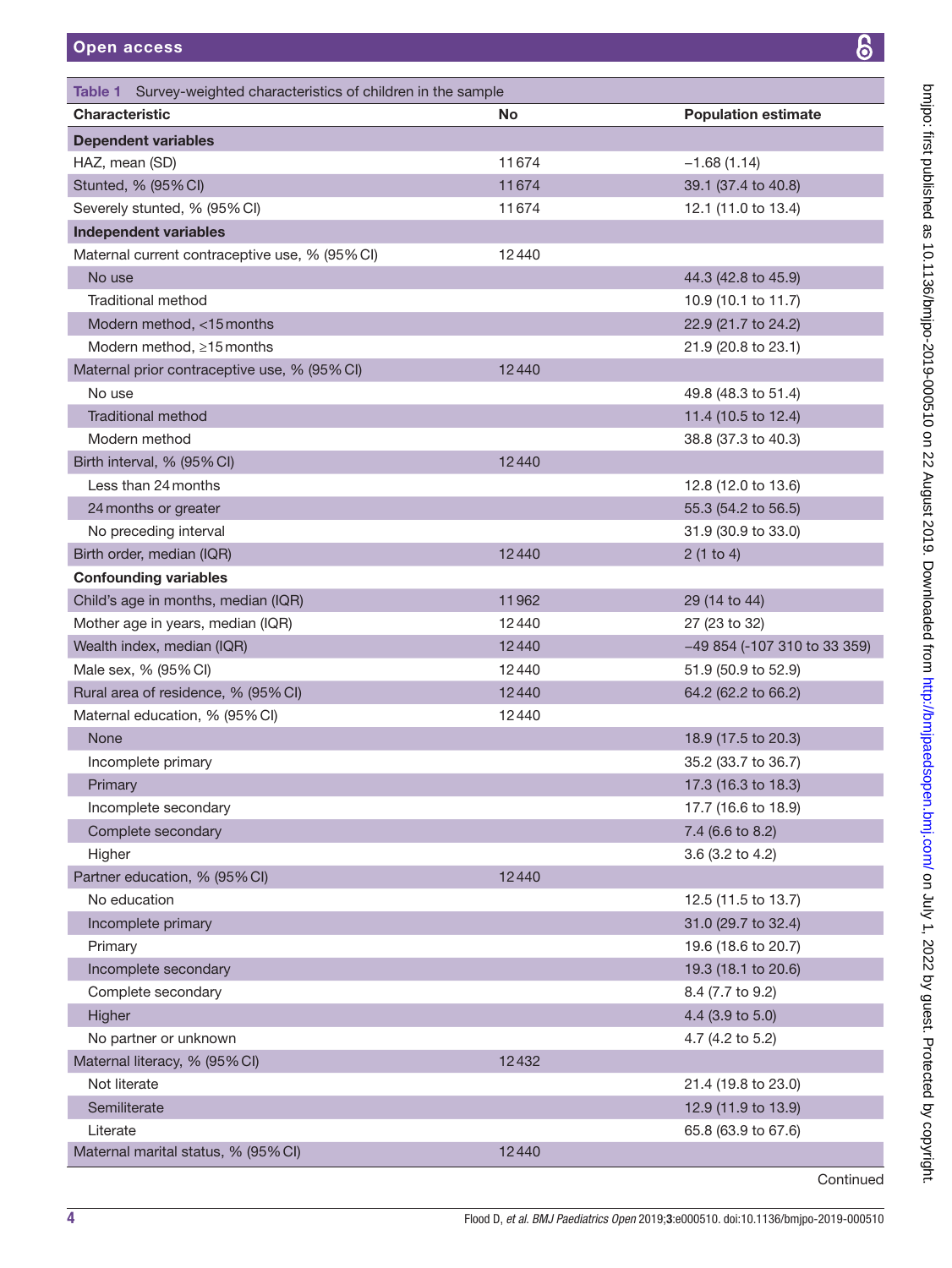| Continued<br>Table 1                      |           |                            |
|-------------------------------------------|-----------|----------------------------|
| <b>Characteristic</b>                     | <b>No</b> | <b>Population estimate</b> |
| Never in union                            |           | 4.5(4.0 to 5.0)            |
| Current partner                           |           | 87.5 (86.7 to 88.3)        |
| Former partner                            |           | 8.0 (7.4 to 8.7)           |
| Region of country, % (95% CI)             | 12440     |                            |
| Metropolitan Guatemala city               |           | 15.4 (13.8 to 17.2)        |
| <b>North</b>                              |           | 11.3 (10.0 to 12.8)        |
| Northeast                                 |           | $9.1$ (8.0 to 10.4)        |
| Southeast                                 |           | 8.9 (8.0 to 9.9)           |
| Central                                   |           | 10.7 (9.7 to 11.9)         |
| Southwest                                 |           | 23.6 (22.2 to 25.1)        |
| Northwest                                 |           | 16.9 (15.3 to 18.6)        |
| Petén                                     |           | $4.0$ (3.3 to 4.9)         |
| Indigenous ethnicity, % (95% CI)          | 12436     | 51.9 (49.4 to 54.4)        |
| Mayan language spoken in home, % (95% CI) | 12440     | 30.5 (27.9 to 33.2)        |
| Diarrhoea last 2 weeks, % (95% CI)        | 12038     | 19.2 (18.3 to 20.3)        |

'Population estimate' refers to calculations that account for survey weighting and sampling design, thus making the values nationally representative in Guatemala. Of note, estimates differ slightly from the DHS report, which uses the Household Member Recode in its calculations.

DHS, Demographic and Health Survey; HAZ, height-for-age z-score.

complementary food provision of  $0.39$  $0.39$  HAZ.<sup>39</sup> Trials of water, sanitation and hygiene interventions have not consistently found benefit. $40$  A review of context-specific nutrition programme found a median reduction in child stunting of  $3\%$  per year.<sup>[41](#page-8-8)</sup> These sobering figures reiterate that stunting arises from a complex political, economic and social context that can only be partially attenuated via technical intervention[.25](#page-7-11)

This research is, to our knowledge, one of the few studies assessing direct measures of modern contraceptive use against child growth. As discussed in the introduction, other researchers have explored the relationship between family planning and child growth principally by focusing on pregnancy intention or indirect metrics of contraception like birth intervals, maternal age and family size. Such measures have generally been found to

<span id="page-4-0"></span>

| Bivariate relationships between dependent and independent variables<br>Table 2 |                                |                            |                              |
|--------------------------------------------------------------------------------|--------------------------------|----------------------------|------------------------------|
|                                                                                | HAZ, mean $(95\%$ CI)          | <b>Stunted, % (95% CI)</b> | Severely stunted, % (95% CI) |
| Current contraceptive use                                                      |                                |                            |                              |
| No use                                                                         | $-1.86$ ( $-1.92$ to $-1.80$ ) | 45.1 (42.8 to 47.6)        | 16.3 (14.5 to 18.2)          |
| Traditional method                                                             | $-1.72$ ( $-1.81$ to $-1.63$ ) | 40.5 (36.8 to 44.4)        | 12.1 (9.8 to 15.0)           |
| Modern method, <15 months                                                      | $-1.53$ ( $-1.60$ to $-1.47$ ) | 33.4 (30.6 to 36.3)        | 9.1 (7.6 to 10.8)            |
| Modern method, $\geq 15$ months                                                | $-1.47$ ( $-1.53$ to $-1.41$ ) | 32.5 (30.2 to 34.8)        | 7.2 (6.0 to 8.5)             |
| Prior contraceptive use                                                        |                                |                            |                              |
| No use                                                                         | $-1.83$ ( $-1.89$ to $-1.78$ ) | 44.5 (42.3 to 46.7)        | 15.4 (13.8 to 17.2)          |
| Traditional method                                                             | $-1.65$ ( $-1.74$ to $-1.56$ ) | 36.7 (33.2 to 40.3)        | 9.9 (7.9 to 12.3)            |
| Modern method                                                                  | $-1.50$ ( $-1.55$ to $-1.45$ ) | 32.9 (30.8 to 35.0)        | 8.5 (7.3 to 9.8)             |
| Birth interval                                                                 |                                |                            |                              |
| Less than 24 months                                                            | $-1.98$ ( $-2.06$ to $-1.90$ ) | 49.7 (46.5 to 52.8)        | 18.8 (16.3 to 21.6)          |
| 24 months or greater                                                           | $-1.74$ ( $-1.79$ to $-1.69$ ) | 41.5 (39.6 to 43.5)        | 13.0 (11.6 to 14.5)          |
| No preceding interval                                                          | $-1.46$ ( $-1.51$ to $-1.41$ ) | 30.5 (28.5 to 32.7)        | 7.9 (6.8 to 9.2)             |
| Birth order*                                                                   | $-0.11$ ( $-0.12$ to $-0.10$ ) | 1.20 (1.17 to 1.23)        | 1.18 (1.14 to 1.21)          |

Estimates account for sampling design.

\*Birth order (continuous value) presented as bivariate regression coefficients and 95%CI.

HAZ, height-for-age z-score.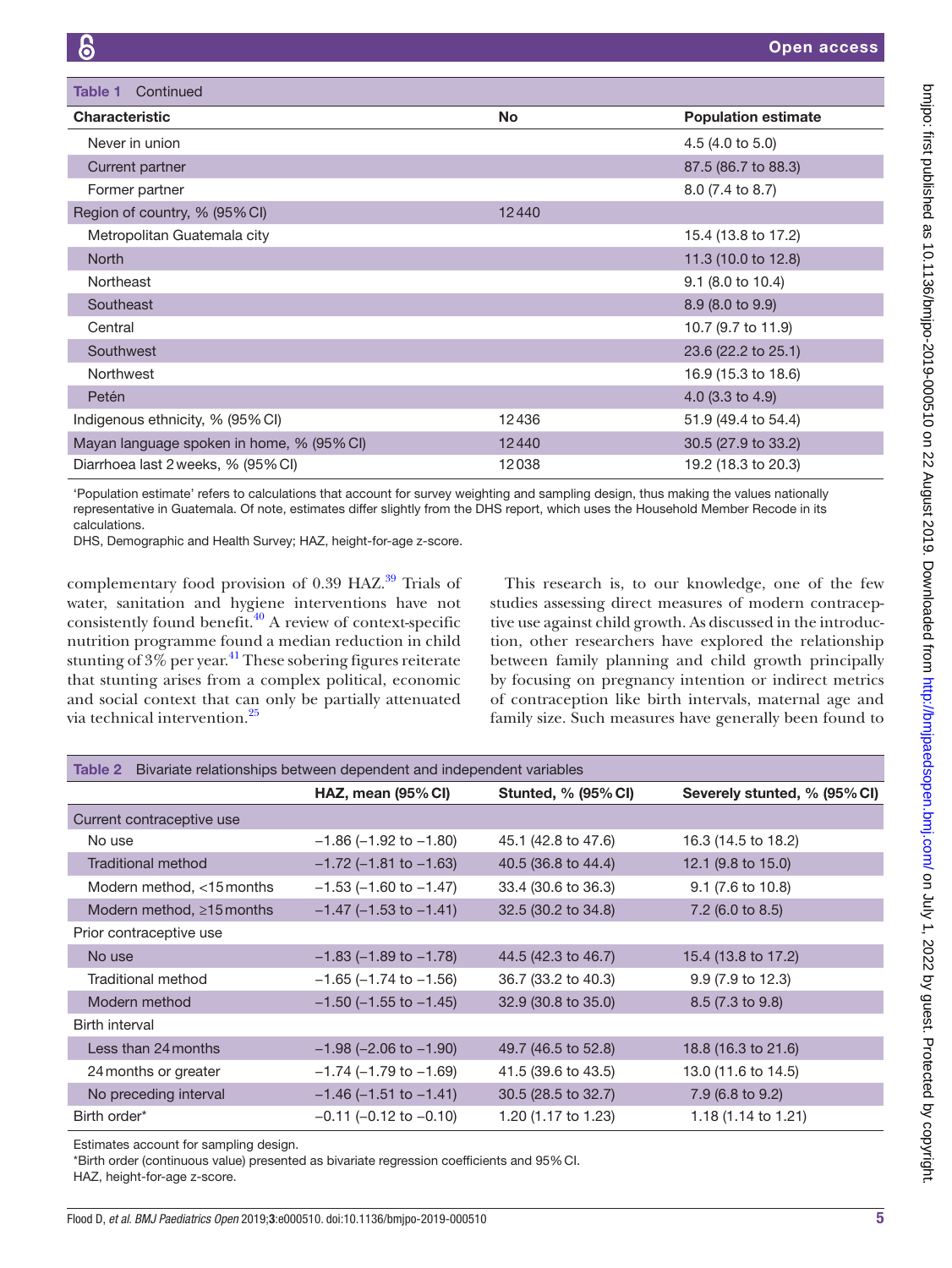<span id="page-5-0"></span>

| Table 3 Coefficient estimates and 95% CI from linear regression models relating to contraceptive use and HAZ (n=11501) |                                        |                                        |                                        |                                           |
|------------------------------------------------------------------------------------------------------------------------|----------------------------------------|----------------------------------------|----------------------------------------|-------------------------------------------|
|                                                                                                                        | <b>Model 1A</b>                        | Model 1B                               | <b>Model 1C</b>                        | <b>Model 1D</b>                           |
| Current contraceptive use                                                                                              | ***                                    | ***                                    | ***                                    | $***$                                     |
| No use                                                                                                                 | (Reference)                            | (Reference)                            | (Reference)                            | (Reference)                               |
| <b>Traditional</b>                                                                                                     | $0.12***$<br>$(0.04 \text{ to } 0.20)$ | $0.11***$<br>$(0.03 \text{ to } 0.19)$ | $0.12***$<br>$(0.04 \text{ to } 0.19)$ | $0.12***$<br>$(0.04 \text{ to } 0.19)$    |
| Modern, any duration                                                                                                   | $0.10***$<br>$(0.05 \text{ to } 0.16)$ | $0.10***$<br>$(0.05 \text{ to } 0.16)$ | N/A                                    | N/A                                       |
| Modern, <15 months                                                                                                     | N/A                                    | N/A                                    | 0.02<br>$(-0.05 \text{ to } 0.08)$     | 0.02<br>$(-0.04 \text{ to } 0.09)$        |
| Modern, $\geq 15$ months                                                                                               | N/A                                    | N/A                                    | $0.20***$<br>$(0.13 \text{ to } 0.26)$ | $0.21***$<br>$(0.15 \text{ to } 0.28)$    |
| Prior contraceptive use                                                                                                |                                        | $***$                                  | $***$                                  | $***$                                     |
| No use                                                                                                                 |                                        | (Reference)                            | (Reference)                            | (Reference)                               |
| <b>Traditional</b>                                                                                                     |                                        | $0.09*$<br>$(0.02 \text{ to } 0.17)$   | $0.11***$<br>$(0.03 \text{ to } 0.18)$ | $0.11***$<br>$(0.04 \text{ to } 0.19)$    |
| Modern                                                                                                                 |                                        | $0.10***$<br>$(0.04 \text{ to } 0.15)$ | $0.11***$<br>$(0.06 \text{ to } 0.17)$ | $0.12***$<br>$(0.07 \text{ to } 0.18)$    |
| <b>Birth interval</b>                                                                                                  |                                        |                                        |                                        | $***$                                     |
| No preceding interval                                                                                                  |                                        |                                        |                                        | (Reference)                               |
| Less than 24 months                                                                                                    |                                        |                                        |                                        | $-0.18***$<br>$(-0.26 \text{ to } -0.10)$ |
| 24 months or greater                                                                                                   |                                        |                                        |                                        | $-0.11***$<br>$(-0.17 \text{ to } -0.05)$ |
| <b>Birth order</b>                                                                                                     |                                        |                                        |                                        | $-0.04***$<br>$(-0.06 \text{ to } -0.02)$ |

Asterisks not associated with estimates reflect the overall p value of the variable. The same prespecified confounding variables were included in all models: age of child, age of mother, wealth index, child sex, area of residence, maternal and partner education attainment, maternal literacy, maternal marital status, region of country, ethnic group, language and presence of diarrhoea in the last 2weeks. Estimates account for sampling design.

\*P<0.05, \*\*P<0.01, \*\*\*P<0.001.

HAZ, height-for-age z-score; N/A, not applicable.

be associated with child growth, often using underlying DHS data.<sup>4 16-19</sup> However, indirect measures are difficult to translate into policy decision, whereas contraceptive usage rates lend themselves the best to discussion of improving investments and infrastructure for delivery. Here, our results demonstrating that direct measures of contraceptive use are associated with better child growth in Guatemala provide further concrete support for policy officials and global health workers of the spillover benefits of family planning.

Several findings that emerged from this work merit additional comment. First, an unexpected result was that the use of traditional methods was generally associated with similar changes in child growth and stunting compared with use of modern methods. We caution that our study was not intended to test the ordering of contraceptive types on child growth, does not address contraceptive efficacy, and is subject to methodological issues. For example, self-reporting of traditional contraceptive use might reflect residual confounders such as maternal autonomy, which was not incorporated in this analysis but has been associated with stunting in other settings.<sup>42</sup>

In addition, we used DHS-aligned definitions of contraceptive type (modern or traditional), but the distinction between modern versus traditional methods has been debated. $43$  We justify the definitions used in this study as appropriate given that it is the classification scheme currently recommended by DHS.

Second, the relationship between current modern contraceptive use and HAZ seemed to be 'dose dependent,' as current use of modern methods for 15 or more months was associated with statistically significant improvements in child HAZ and stunting, while users of less than 15months had no significant difference in child growth compared with those not using contraception.

Third, the association between contraception and child growth persisted even in the analysis (model 1D) that controlled for birth number and antecedent birth intervals. Although we cannot exclude the possibility of residual confounding in our models, this may suggest that the impact of contraception on child growth may not be solely mediated through offspring number and timing. As discussed in the introduction, there are various potential causal mechanisms put forth by evolutionary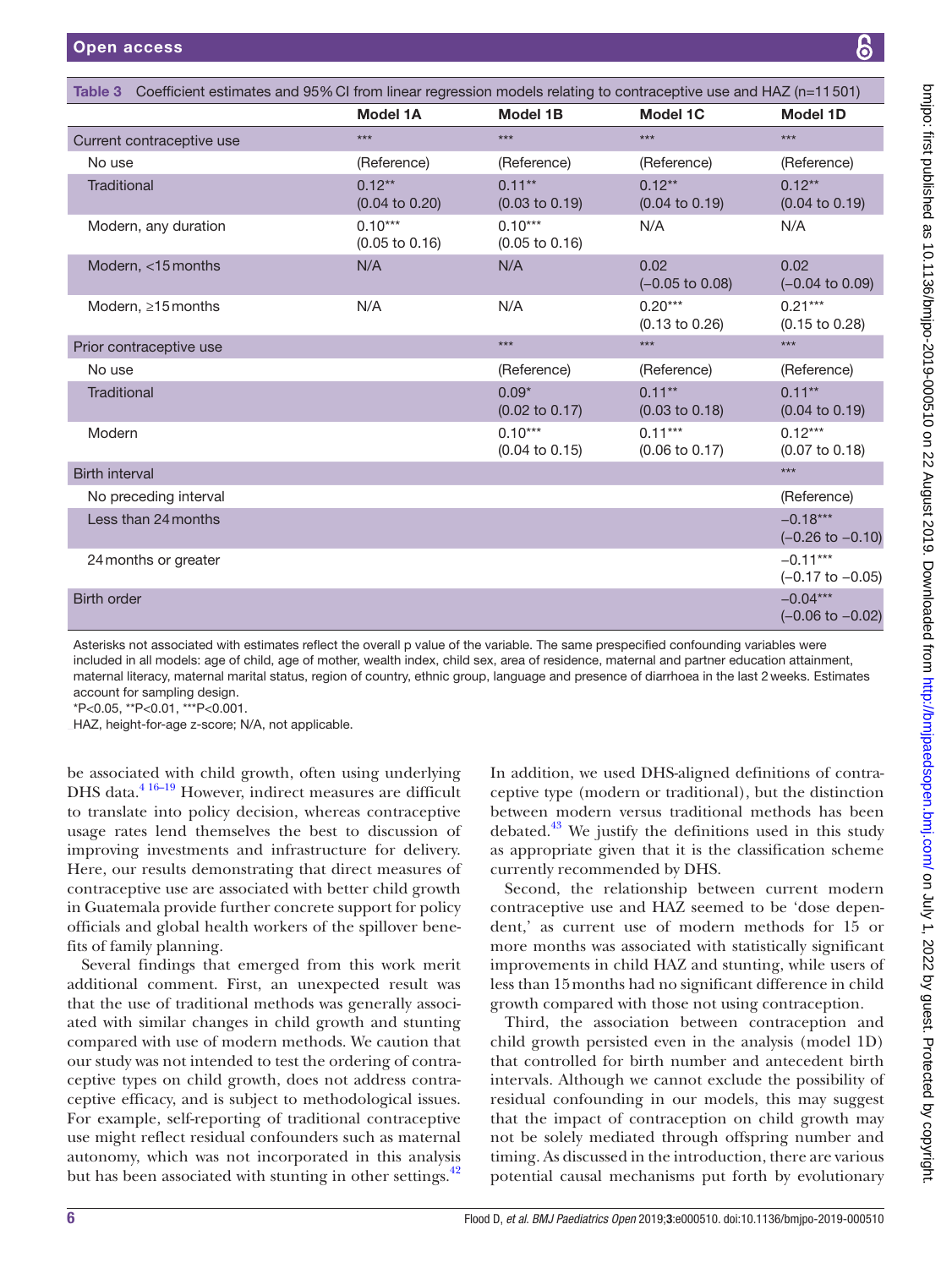<span id="page-6-0"></span>Table 4 Prevalence ratios of stunting and severe stunting estimated from multivariable Poisson regression models using contraceptive use

|                                    | <b>Prevalence</b><br>ratio of<br>stunting<br>(95% CI) | <b>Prevalence</b><br>ratio of severe<br>stunting<br>(95% CI) |
|------------------------------------|-------------------------------------------------------|--------------------------------------------------------------|
| Current contraceptive<br>use       | $\star$                                               | ***                                                          |
| No use                             | (Reference)                                           | (Reference)                                                  |
| Traditional method                 | 0.93<br>$(0.86 \text{ to } 1.02)$                     | 0.84<br>$(0.69 \text{ to } 1.03)$                            |
| Modern method,<br>$<$ 15 months    | 1.01<br>$(0.94 \text{ to } 1.10)$                     | 0.93<br>(0.79 to 1.09)                                       |
| Modern method,<br>$\geq$ 15 months | $0.87***$<br>$(0.81 \text{ to } 0.94)$                | $0.61***$<br>$(0.50 \text{ to } 0.73)$                       |
| Prior contraceptive use            | $**$                                                  | ***                                                          |
| No use                             | (Reference)                                           | (Reference)                                                  |
| Traditional method                 | $0.89*$<br>$(0.81 \text{ to } 0.98)$                  | $0.71***$<br>$(0.59 \text{ to } 0.87)$                       |
| Modern method                      | $0.93*$<br>$(0.87 \text{ to } 0.98)$                  | $0.79**$<br>$(0.69 \text{ to } 0.92)$                        |

Asterisks not associated with estimates reflect the overall p value of the variable. The same prespecified confounding variables were included in all models: age of child, age of mother, wealth index, child sex, area of residence, maternal and partner education attainment, maternal literacy, maternal marital status, region of country, ethnic group, language, and presence of diarrhoea in the last 2weeks. Estimates account for sampling design. \*P<0.05, \*\*P<0.01, \*\*\*P<0.001.

anthropologists linking contraception to child growth; the most well-described pathway involves increased household resources directed to children in smaller families. As discussed below, future research using methods like structural equation modelling might help elucidate these pathways.

The strengths of this study include use of a recently released, representative DHS survey that permitted current population-level estimates of change in HAZ and stunting in Guatemala. Additionally, our prior ethnographic and programmatic experience in Guatemala assisted in selection of a comprehensive set of covariates tailored to the setting. In response to critiques of DHS studies arising from the economics literature, we also carefully specified non-linear relationships between continuous covariates and  $HAZ<sup>44</sup>$  $HAZ<sup>44</sup>$  $HAZ<sup>44</sup>$ . A final study strength is our thorough sensitivity analyses. Most of our sensitivity analyses supported our primary findings, although inclusion of variables relating to access to and utilisation of health services weakened the association between stunting and contraception use in the Poisson regression model.

This research has some additional limitations and weaknesses. First, this study used data from a single survey in Guatemala, which limits generalisability to other countries. At the same time, an advantage of using

single-country data is that it allowed us to carefully select confounders of interest based on stunting risk factors in a single context. Second, the use of secondary survey data does not permit us to infer causality and raises the possibility of residual confounding. Potential examples include dimensions of wealth not captured in asset-based indices,  $45$  maternal autonomy  $42$  or paternal anthropometry.[46](#page-8-13) Third, we are unsure of the accuracy of self-reported contraceptive data in large surveys in Guatemala. In our own ethnographic and programmatic experience, family planning can be a delicate topic in Guatemalan households.

Our study suggests multiple directions for future research on the relationship between contraception and child growth. Since our analysis was not intended to assess the mechanism of impact of contraception on child growth, use of structural equation modelling with DHS data might delineate pathways and mediators of this relationship. Multicountry studies would be useful to further evaluate the association between contraceptive need and child growth. Aggregating data across countries would also facilitate analysis of the association between child growth and use of long-acting reversible contraceptives, which are increasingly emphasised in the global reproductive health literature. Given the difficulty in designing an ethically rigorous randomised trial examining the impact of a contraception intervention on child growth, alternative methodological and statistical approaches to infer causality would be helpful. Such strategies could also help better understand the dynamic process of contraceptive discontinuation and its impact on child growth. $47$ 

In conclusion, using secondary survey data in Guatemala, this study found an association between direct measures of contraception and better child growth outcomes that was

#### What is known about the subject?

- ► There has been limited research on the relationship between contraception and child growth in low-income and middle-income countries like Guatemala.
- ► Prior studies have shown that indirect markers of family planning utilisation such as maternal age, birth intervals and family size are often associated with improved child growth.
- ► However, these proxy markers of contraception are disconnected from real-world access and use.

#### What this study adds?

- ► Use of contraceptive methods was generally associated with modestly better child linear growth and less stunting and severe stunting in Guatemala.
- ► This is one of the first studies to assess the relationship between contraceptive use and child growth in a low-income and middle-income country.
- ► This analysis adds to the evidence that family planning may have positive spillover effects on child growth.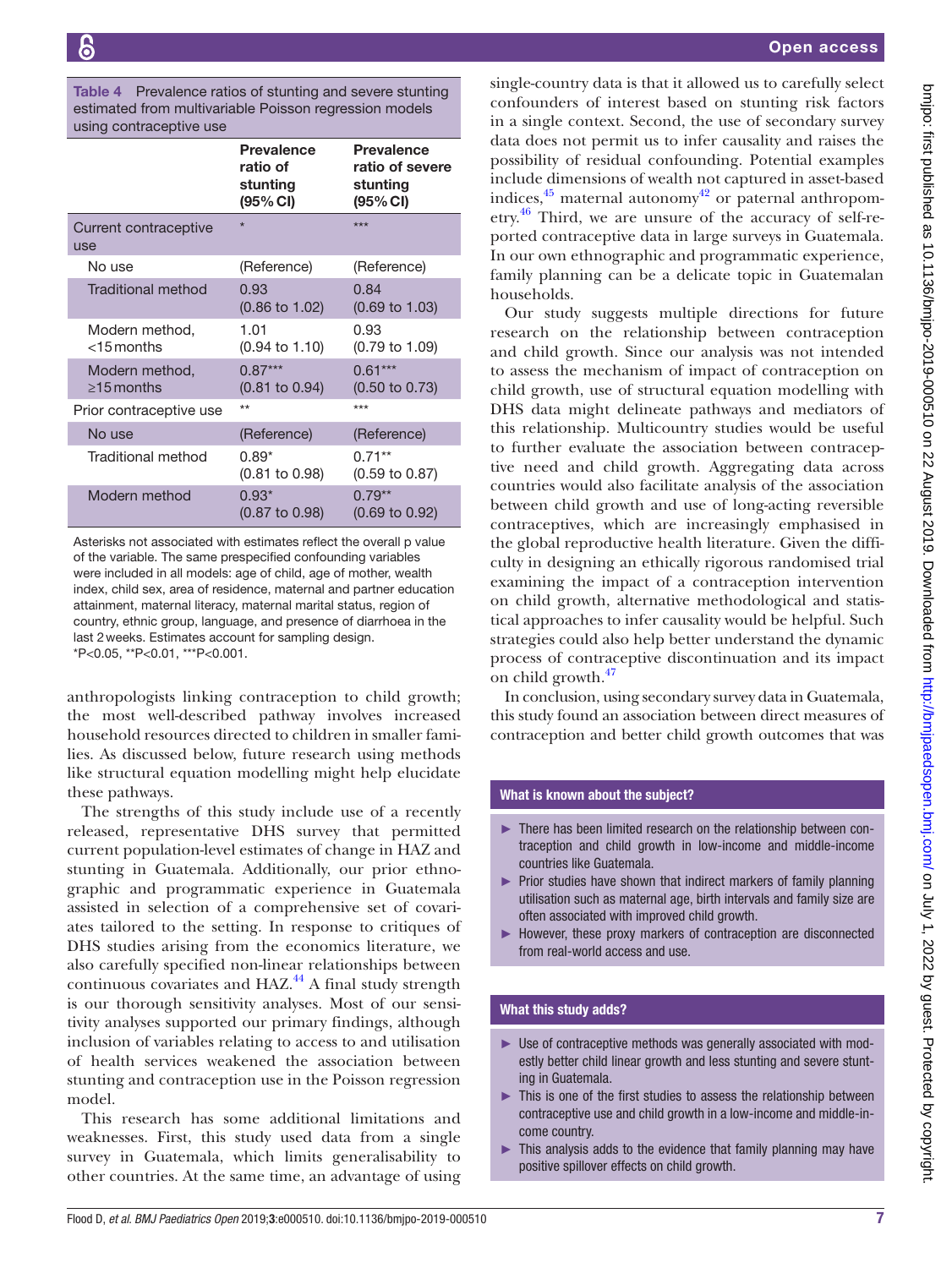modest in magnitude yet significant from a public health perspective. In addition to the human rights imperative to expand contraceptive access and choice, family planning merits further research and policy consideration as a strategy to improve child growth in Guatemala and similar countries with high prevalence of stunting.

#### Author affiliations

- 1 Wuqu' Kawoq, Santiago Sacatepéquez, Guatemala
- <sup>2</sup>Departments of Internal Medicine and Pediatrics, University of Michigan, Ann Arbor, Michigan, United States
- 3 Division of Biostatistics, University of Minnesota, Minneapolis, Minnesota, USA 4 Department of Emergency Medicine, Massachusetts General Hospital, Boston, Massachusetts, United States
- 5 Department of Family Medicine, Boston University School of Medicine, Boston, Massachusetts, United States
- 6 Division of Global Health Equity, Brigham and Women's Hospital, Boston, Massachusetts, United States

Acknowledgements The authors thank colleagues and program beneficiaries at Wuqu' Kawoq in Guatemala.

Contributors DF conceptualised the study, conducted the statistical analysis, wrote the initial manuscript draft and revised the manuscript. AP conducted the statistical analysis and revised the manuscript. BM, AC and KA assisted in the interpretation of the statistical models and revised the manuscript. PR conceptualised the study, assisted in designing and interpreting the statistical models and revised the manuscript. All authors reviewed and approved the final manuscript

Funding This research was supported by the National Institutes of Health's National Center for Advancing Translational Sciences, grant UL1TR002494.

Disclaimer The content is solely the responsibility of the authors and does not necessarily represent the official views of the National Institutes of Health's National Center for Advancing Translational Sciences.

Competing interests PR is an AE for BMJ Open Paeds. No other competing interests.

Ethics approval The use of survey data for this study was approved by Demographic and Health Survey.

Provenance and peer review Not commissioned; externally peer reviewed.

Data availability statement Data are available in a public, open access repository.

Open access This is an open access article distributed in accordance with the Creative Commons Attribution Non Commercial (CC BY-NC 4.0) license, which permits others to distribute, remix, adapt, build upon this work non-commercially, and license their derivative works on different terms, provided the original work is properly cited, appropriate credit is given, any changes made indicated, and the use is non-commercial. See:<http://creativecommons.org/licenses/by-nc/4.0/>.

#### **REFERENCES**

- 1. Darroch JE, Singh S. Trends in contraceptive need and use in developing countries in 2003, 2008, and 2012: an analysis of national surveys. *[The Lancet](http://dx.doi.org/10.1016/S0140-6736(13)60597-8)* 2013;381:1756–62.
- 2. Ahmed S, Li Q, Liu L, *et al*. Maternal deaths averted by contraceptive use: an analysis of 172 countries. *[The Lancet](http://dx.doi.org/10.1016/S0140-6736(12)60478-4)* 2012;380:111–25.
- 3. Starrs AM, Ezeh AC, Barker G, *et al*. Accelerate progress-sexual and reproductive health and rights for all: report of the Guttmacher-Lancet Commission. *Lancet* 2018.
- <span id="page-7-1"></span>4. Fink G, Sudfeld CR, Danaei G, *et al*. Scaling-up access to family planning may improve linear growth and child development in low and middle income countries. *[PLoS One](http://dx.doi.org/10.1371/journal.pone.0102391)* 2014;9:e102391.
- 5. Lawson DW, Uggla C. Family Structure and Health in the Developing World: What Can Evolutionary Anthropology Contribute to Population Health Science? In: Gibson MA, Lawson DW, eds. *Applied Evolutionary Anthropology: Darwinian Approaches to Contemporary World Issues*. New York, NY: Springer New York, 2014: 85–118.
- 6. Corvalán C, Garmendia ML, Jones-Smith J, *et al*. Nutrition status of children in Latin America. *[Obes Rev](http://dx.doi.org/10.1111/obr.12571)* 2017;18 Suppl 2:7–18.
- <span id="page-7-6"></span>7. Black RE, Victora CG, Walker SP, *et al*. Maternal and child undernutrition and overweight in low-income and middle-income countries. *[The Lancet](http://dx.doi.org/10.1016/S0140-6736(13)60937-X)* 2013;382:427–51.
- 8. Martinez B, Flood D, Knop K, *et al*. Improving infant and young child nutrition in a highly stunted rural community: A practical case study from Guatemala. In: Preedy VR, Patel VB, eds. *Famine, starvation and nutrient deprivation: from cells to policy*. Cham, Switzerland: Springer International Publishing, 2017.
- <span id="page-7-0"></span>9. Singh A, Chalasani S, Koenig MA, *et al*. The consequences of unintended births for maternal and child health in India. *[Popul Stud](http://dx.doi.org/10.1080/00324728.2012.697568)* 2012;66:223–39.
- 10. Montgomery M, Lloyd C, Hewett P, *et al*. *The Consequences of Imperfect Fertility Control for Children's Survival, Health, and Schooling*. Calverton, Maryland: Macro International Inc, 1997.
- 11. Upadhyay AK, Srivastava S. Effect of pregnancy intention, postnatal depressive symptoms and social support on early childhood stunting: findings from India. *[BMC Pregnancy Childbirth](http://dx.doi.org/10.1186/s12884-016-0909-9)* 2016;16:107.
- 12. Marston C, Cleland J. Do unintended pregnancies carried to term lead to adverse outcomes for mother and child? an assessment in five developing countries. *[Popul Stud](http://dx.doi.org/10.1080/0032472032000061749)* 2003;57:77–93.
- 13. Shapiro-Mendoza C, Selwyn BJ, Smith DP, *et al*. Parental pregnancy intention and early childhood stunting: findings from Bolivia. *[Int J](http://dx.doi.org/10.1093/ije/dyh354)  [Epidemiol](http://dx.doi.org/10.1093/ije/dyh354)* 2005;34:387–96.
- 14. Rahman MM. Is unwanted birth associated with child malnutrition in Bangladesh? *[Int Perspect Sex Reprod Health](http://dx.doi.org/10.1363/4108015)* 2015;41:80–8.
- 15. Baschieri A, Machiyama K, Floyd S, *et al*. Unintended childbearing and child growth in northern Malawi. *[Matern Child Health J](http://dx.doi.org/10.1007/s10995-016-2124-8)* 2017;21:467–74.
- 16. Finlay JE, Ozaltin E, Canning D. The association of maternal age with infant mortality, child anthropometric failure, diarrhoea and anaemia for first births: evidence from 55 low- and middle-income countries. *[BMJ Open](http://dx.doi.org/10.1136/bmjopen-2011-000226)* 2011;1:e000226.
- 17. Ikeda N, Irie Y, Shibuya K. Determinants of reduced child stunting in Cambodia: analysis of pooled data from three demographic and health surveys. *[Bull World Health Organ](http://dx.doi.org/10.2471/BLT.12.113381)* 2013;91:341–9.
- 18. Naik R, Smith R. *Impacts of Family Planning on Nutrition*. Washington, D.C.: Futures Group, Health Policy Project, 2015.
- 19. Rutstein S, Winter R. *The Effects of Fertility Behavior on Child Survival and Child Nutritional Status: Evidence from the Demographic and Health Surveys, 2006 to 2012*. Rockville, Maryland, USA: ICF International, 2014.
- <span id="page-7-2"></span>20. Chalasani S, Casterline JB, Koenig MA. *Consequences of unwanted childbearing: a study of child outcomes in Bangladesh. annual meeting of the population association of America*. New York, 2007.
- 21. Gipson JD, Koenig MA, Hindin MJ. The effects of unintended pregnancy on infant, child, and parental health: a review of the literature. *[Stud Fam Plann](http://dx.doi.org/10.1111/j.1728-4465.2008.00148.x)* 2008;39:18–38.
- <span id="page-7-3"></span>22. Cahill N, Sonneveldt E, Stover J, *et al*. Modern contraceptive use, unmet need, and demand satisfied among women of reproductive age who are married or in a union in the focus countries of the family planning 2020 initiative: a systematic analysis using the family planning estimation tool. *[The Lancet](http://dx.doi.org/10.1016/S0140-6736(17)33104-5)* 2018;391:870–82.
- <span id="page-7-4"></span>23. Ministerio de Salud Pública y Asistencia Social, Instituto Nacional de Estadística, ICF International. *VI Encuesta Nacional de Salud Materno Infantil (ENSMI) 2014-2015: Informe Final*. Guatemala: MSPAS, INE, ICF, 2017.
- <span id="page-7-5"></span>24. WHO Multicentre Growth Reference Study Group. Who child growth standards based on length/height, weight and age. *Acta Paediatr Suppl* 2006;450:76–85.
- <span id="page-7-11"></span>25. Stewart CP, Iannotti L, Dewey KG, *et al*. Contextualising complementary feeding in a broader framework for stunting prevention. *[Matern Child Nutr](http://dx.doi.org/10.1111/mcn.12088)* 2013;9(4):27–45.
- <span id="page-7-7"></span>26. Sereebutra P, Solomons N, Aliyu MH, *et al*. Sociodemographic and environmental predictors of childhood stunting in rural Guatemala. *[Nutrition Research](http://dx.doi.org/10.1016/j.nutres.2006.02.002)* 2006;26:65–70.
- <span id="page-7-9"></span>27. Lee J, Houser RF, Must A, *et al*. Disentangling nutritional factors and household characteristics related to child stunting and maternal overweight in Guatemala. *[Economics & Human Biology](http://dx.doi.org/10.1016/j.ehb.2010.05.014)* 2010;8:188–96.
- <span id="page-7-8"></span>28. Chary A, Messmer S, Sorenson E, *et al*. The normalization of childhood disease: an ethnographic study of child malnutrition in rural Guatemala. *[Hum Organ](http://dx.doi.org/10.17730/humo.72.2.f2014210742702r2)* 2013;72:87–97.
- 29. Chary A, Rohloff P. *Privatization and the New Medical Pluralism: Shifting Healthcare Landscapes in Maya Guatemala*. Lanham, Maryland: Lexington Press, 2015.
- <span id="page-7-10"></span>30. Brown K, Henretty N, Chary A, *et al*. Mixed-Methods study identifies key strategies for improving infant and young child feeding practices in a highly stunted rural Indigenous population in Guatemala. *[Matern](http://dx.doi.org/10.1111/mcn.12141)  [Child Nutr](http://dx.doi.org/10.1111/mcn.12141)* 2016;12:262–77.